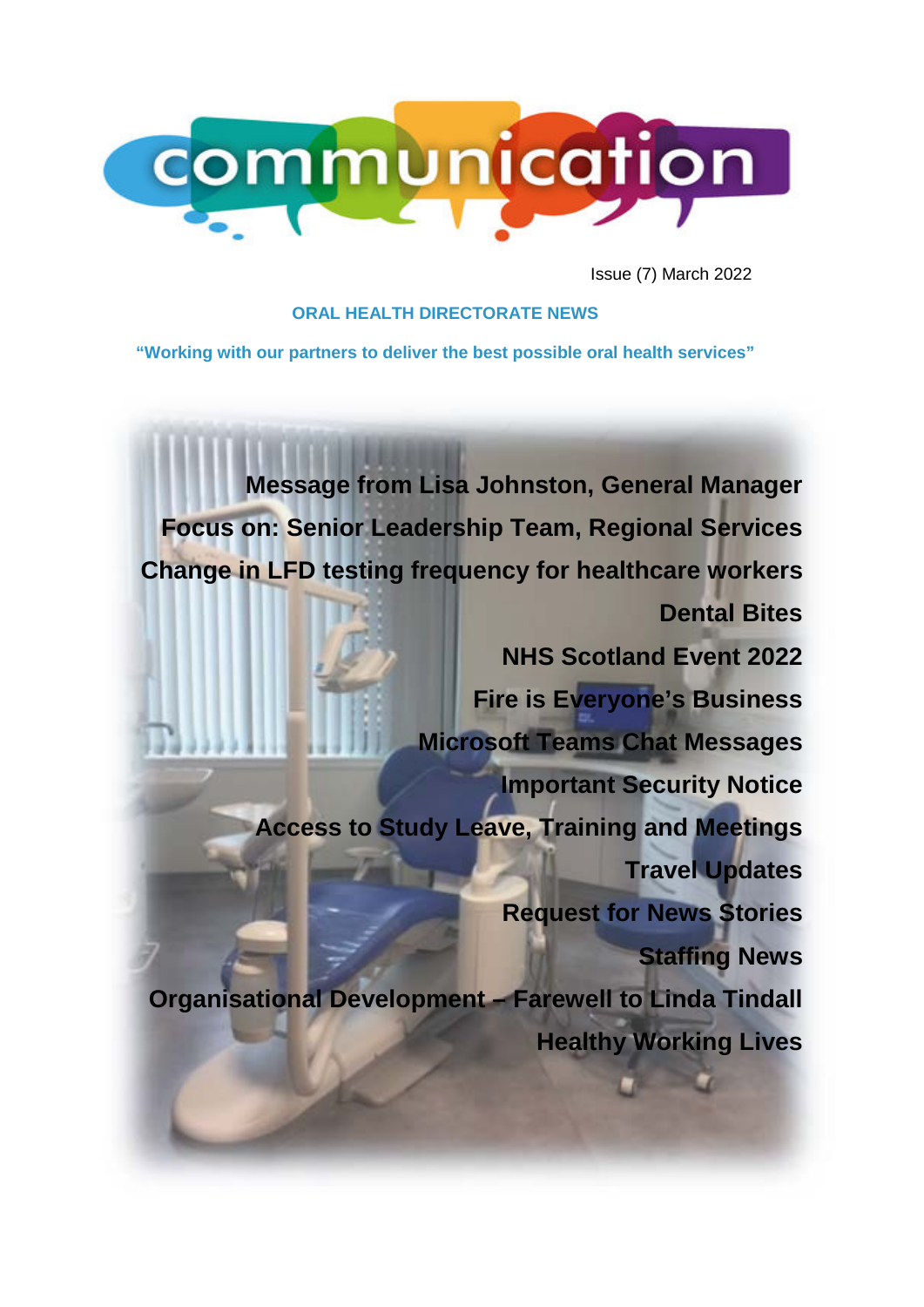# <span id="page-1-0"></span>**Message from Lisa Johnston, General Manager**

After a stormy February, we look towards the warmer days that springtime brings. Daffodils and crocuses are popping up with cheer. The last Sunday of March highlights the changing of the clocks, bringing more daylight and hope of sunnier days. That time will also bring a period of change in Oral Health as I move to pastures new and the leadership of the Directorate changes hands. So please join me in welcoming Lisa Dorrian back to our team but this time into the position of General Manager. More to follow from Lisa in a future edition of OHD News!

The coming of the warmer days of spring are not all we celebrate. The Celebrating Success Staff Awards Event took place during the evening of 23<sup>rd</sup> February. Information from the event including winners and a chance to watch the event can be accessed [here.](https://www.nhsggc.scot/staff-recruitment/staff-communications/celebrating-success/local-staff-awards-winners/)

As this if my final message to you all I'd like to take this opportunity to thank you for your support to me in my roles within the Directorate. It's hard to believe that 7 years have passed since I joined the team, so much has changed for me both personally and professionally during that time. Many of us have had to change the way in which we fulfil our roles, whether it be how we work; our place of work; or with different colleagues, however everyone has remained committed to delivering services and the best possible care to our patients, often in the most challenging circumstances. With the changes that are afoot, I'm sure the Directorate will continue to grow and develop and improve the way services are delivered so that patients receive the best care possible. You have much to be proud about and I am honoured to have been part of the team.

However, it is important to remember that we must look out for each other and for our own wellbeing and be kind. Each edition of OHD News contains information on staff wellbeing. Please do take time to access the various methods of support available.

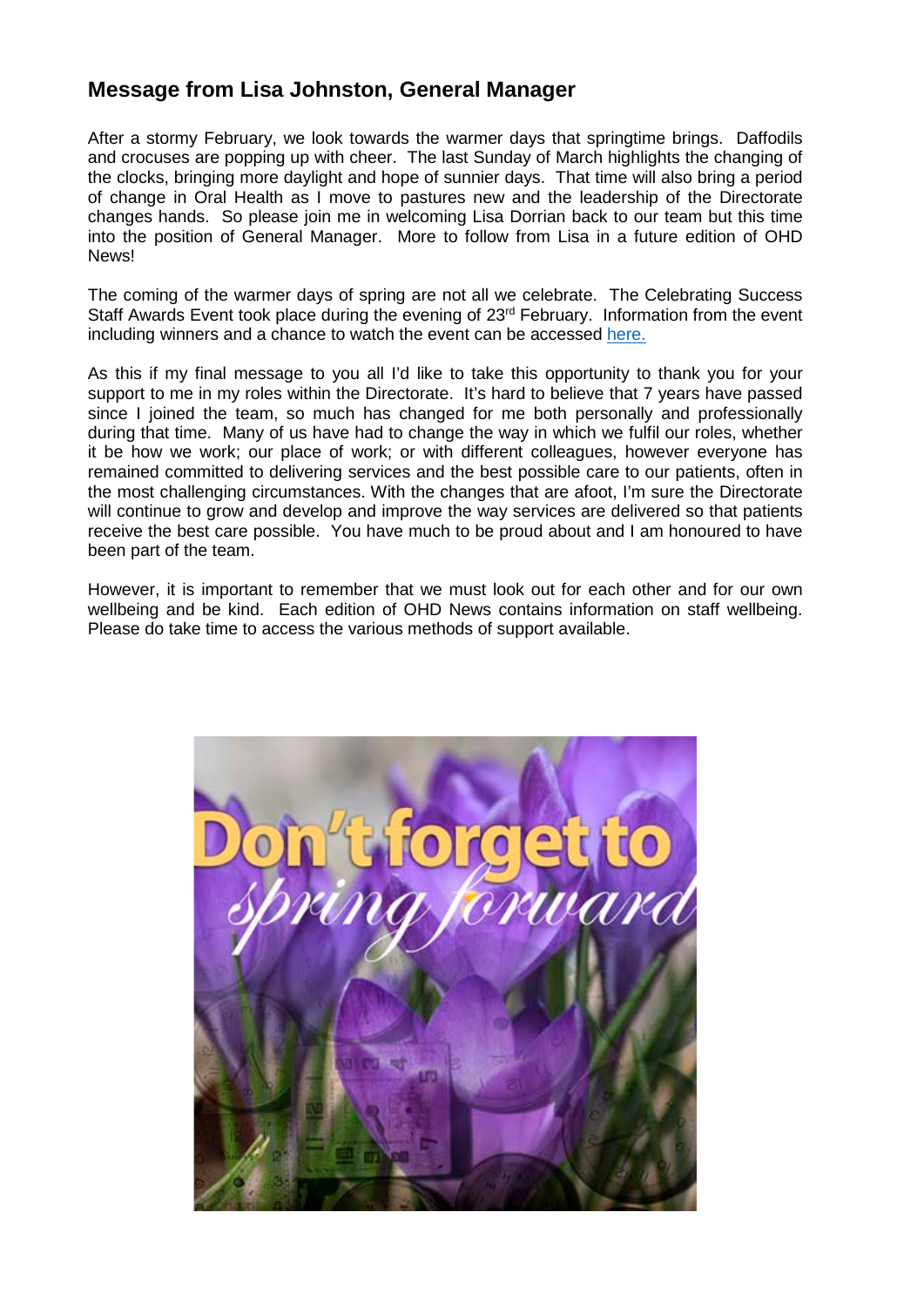# <span id="page-2-0"></span>**Focus on: Senior Leadership Team, Regional Services**

### **Invitation to all OHD staff to meet with the Senior Leadership Team, Regional Services**

All staff are being invited to join a virtual session with the Senior Leadership Team from Regional Services and Oral Health Directorate on **Thursday 17th March at 1pm** via Microsoft Teams (MST).

The purpose of this session is:

- to update staff on current issues and developments within the Health Board/Directorate
- to give all staff the opportunity to ask/discuss any topics that are important to them with senior staff

This session is open to staff of all grades and disciplines working within the Oral Health Directorate.

We plan to run similar sessions in the future; however, I hope that many of you will be able to join us for this first session on 17th March at 1pm.

I look forward to seeing many of you at the session, link to join is below!

Best wishes,

Arwel

Microsoft Teams meeting

**Join on your computer or mobile app** Click here to join the [meeting](https://teams.microsoft.com/l/meetup-join/19%3ameeting_NTVlMjQyNDktMmU1ZC00ZWY4LWJmYmYtYjJhM2M0ZGM5ZmMz%40thread.v2/0?context=%7b%22Tid%22%3a%2210efe0bd-a030-4bca-809c-b5e6745e499a%22%2c%22Oid%22%3a%22b39d67c8-f8d5-42da-a362-6991586c733a%22%7d)

**Join with a video conferencing device** 28485375@t.plcm.vc Video Conference ID: 128 076 655 6

Alternative VTC [instructions](https://dialin.plcm.vc/teams/?key=28485375&conf=1280766556)

**Or call in (audio only)** +44 20 3443 [8791,,774146871#](tel:+442034438791,,774146871) United Kingdom, London Phone Conference ID: 774 146 871# Find a local [number](https://dialin.teams.microsoft.com/9db0651e-1b94-4267-b3d9-25162f78ea1b?id=774146871) | [Reset](https://mysettings.lync.com/pstnconferencing) PIN

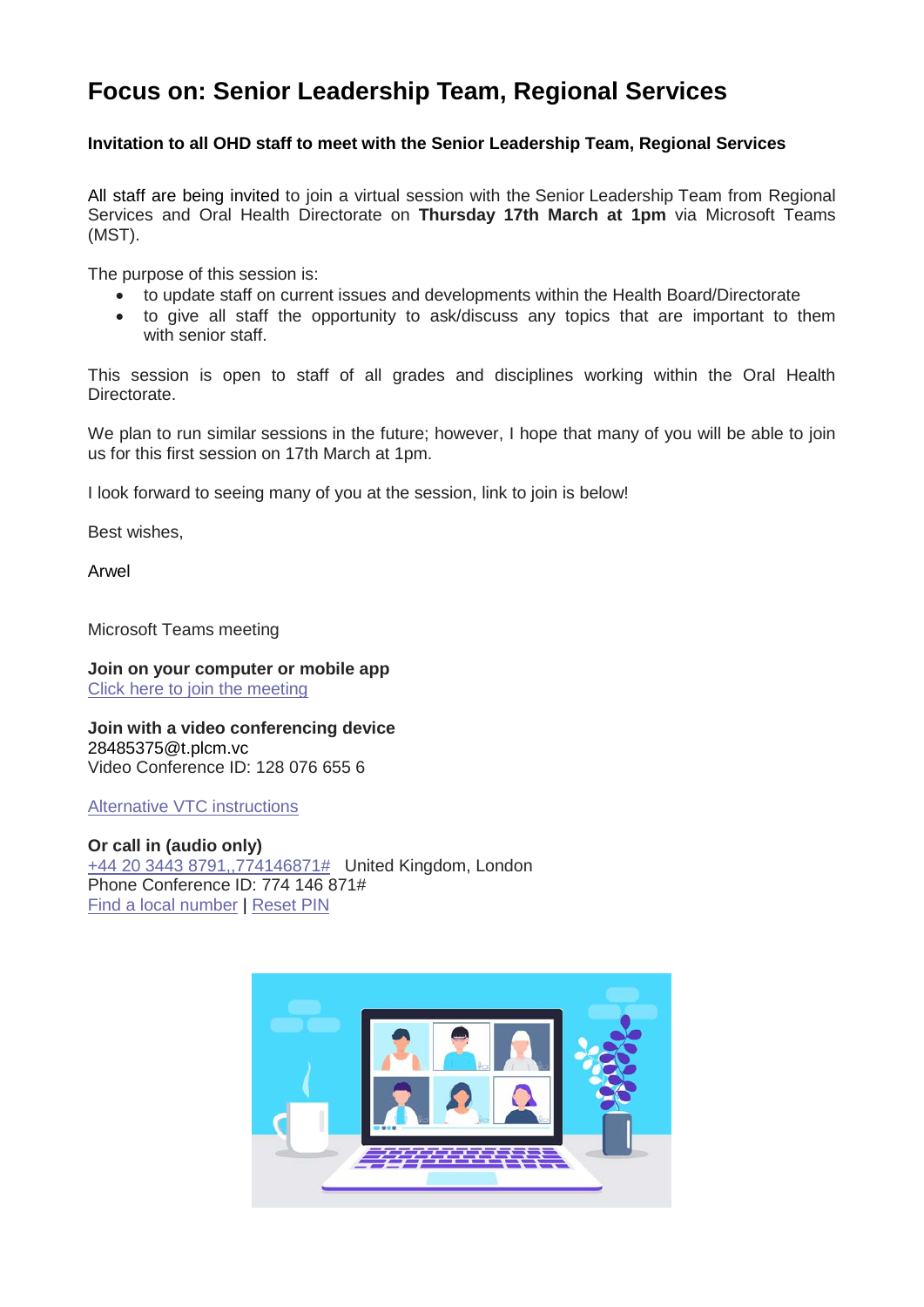# <span id="page-3-0"></span>**Change in LFD testing frequency for healthcare workers**

The Scottish Government has now advised that all Healthcare workers can revert back to twice weekly Lateral Flow Device (LFD) testing as opposed to the current testing on a daily basis.

We have sufficient LFT kits available and many have been distributed to local areas. We do however require assurance that they are being used by our staff and in line with this updated guidance. As such it's important that all staff not only test twice weekly, preferably prior to their shift, but also that they record their LFT results, whether positive, negative or inconclusive on the **[Online](https://nhsnss.service-now.com/covidtesting) Portal.**

If your details have changed since you first registered (i.e. you have changed job or location), please check your details and update them, by simply logging into the **[Online](https://nhsnss.service-now.com/covidtesting) Portal** and click on 'Update your Personal Details'. This helps us ensure we're accurately reporting staff use within NHSGGC.

As restrictions within the community continue to ease it's important to remember that there are still safety measures in place, which we need to follow so that we can continue to enjoy this return to a more normal social life. Regular twice weekly testing and reporting of results is a key way of ensuring we're doing all we can to keep ourselves, our patients and colleagues safe, so thank you for your ongoing support.



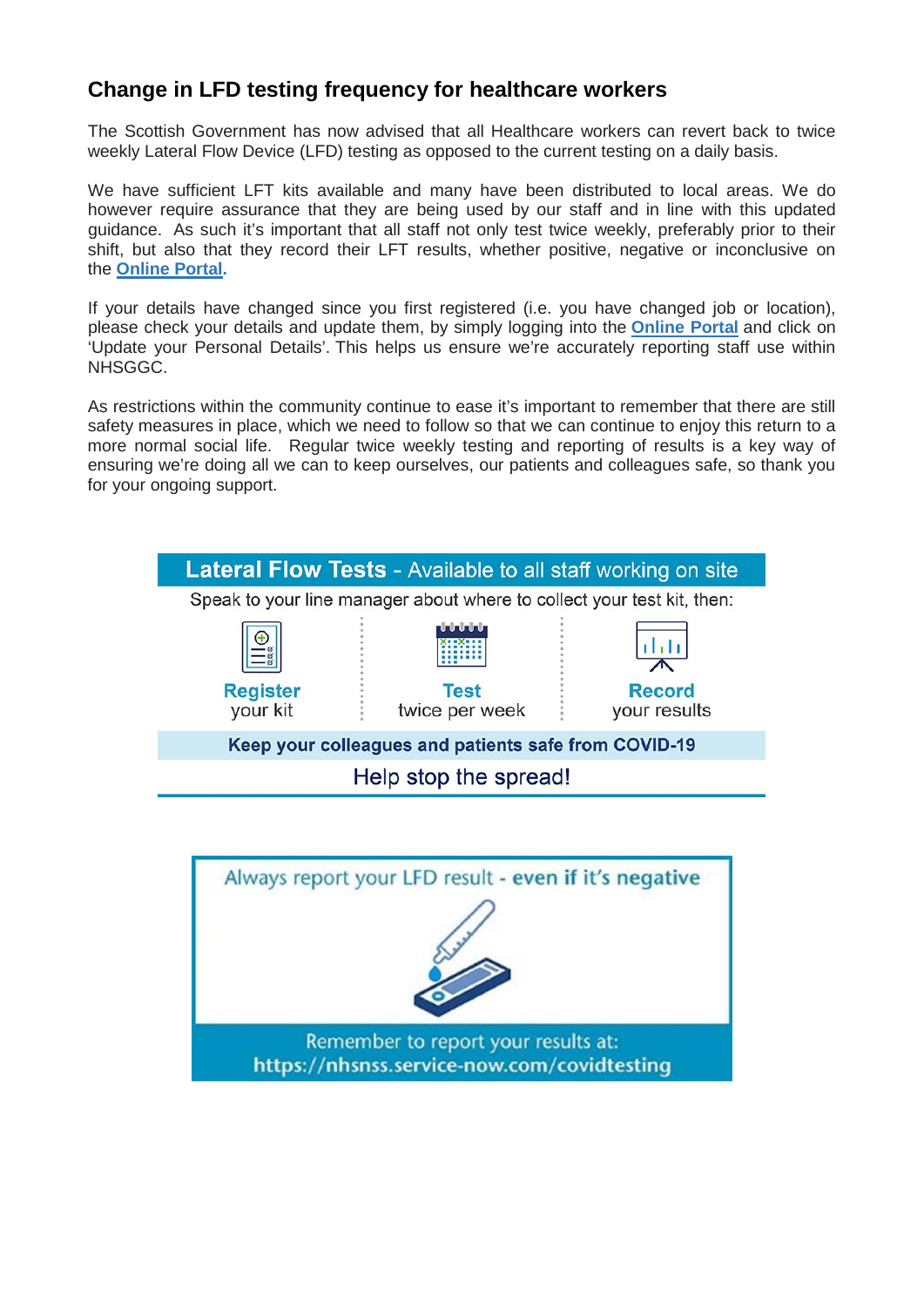# <span id="page-4-0"></span>**Dental Bites**

Following the call for abstracts for the NHS Scotland Event 2022, we have received a number of submissions for approval, and we are currently in the process of making final amendments prior to submission. The Oral Health Directorate have a good record of presenting at the NHS Scotland Events in recent years and this year looks to continue the trend. There are some excellent pieces of work submitted from across the Public Dental Service and Secondary Care. We hope to be able to provide an update on successful submissions in the near future. For further information regarding this please contact Michael McGrady, Consultant in Dental Public Health, Oral Health Directorate, Stobhill Hospital, 300 Balgrayhill Road, Glasgow G21 3UR, Tel - 0141 201 4212, Email – Michael.Mcgrady@ggc.scot.nhs.uk.

The NHS Scotland Event is one event in a busy calendar of conferences throughout the year. You may receive notifications from groups and societies you are associated with for upcoming events. If there is a piece of work you wish present at a conference, please liaise with your line manager or clinical lead so we are able to assist in the process of submission.

# <span id="page-4-1"></span>**NHS Scotland Event 2022**



We're delighted to announce that the NHS Scotland Event 2022 will take place on **Tuesday 21** and **Wednesday 22 June**. Make sure to put the dates in your diary for Scotland's key networking and educational event for those who work in and with NHS Scotland. For the first time ever, the NHS Scotland Event will take place in **Aberdeen at the P&J Live.**

**For all the latest news and announcements, follow us on Twitter @NHSScotEvents #nhsscot22 and please show your support in retweeting as we head towards the Event.**

# <span id="page-4-2"></span>**Fire is Everyone's Business**

Compliance in fire safety training remains low. All staff are reminded that they have a statutory requirement to complete their fire safety training.

Fire safety training should be completed every year by all staff. The module can be found on LearnPro and the course code is: GGC001 Fire Safety Training.

If you do not have a LearnPro account please contact LE Support on 0141 278 2700 and choose option three. Please have your NHSGGC payroll number handy. This will be used as your personal identifier so that your completed learning can be accurately recorded. You can also speak to your line manager as face to face General Awareness Fire Training sessions are being run across all Board sites.

If you have any queries, please contact [FireSafety@ggc.scot.nhs.uk](mailto:FireSafety@ggc.scot.nhs.uk)

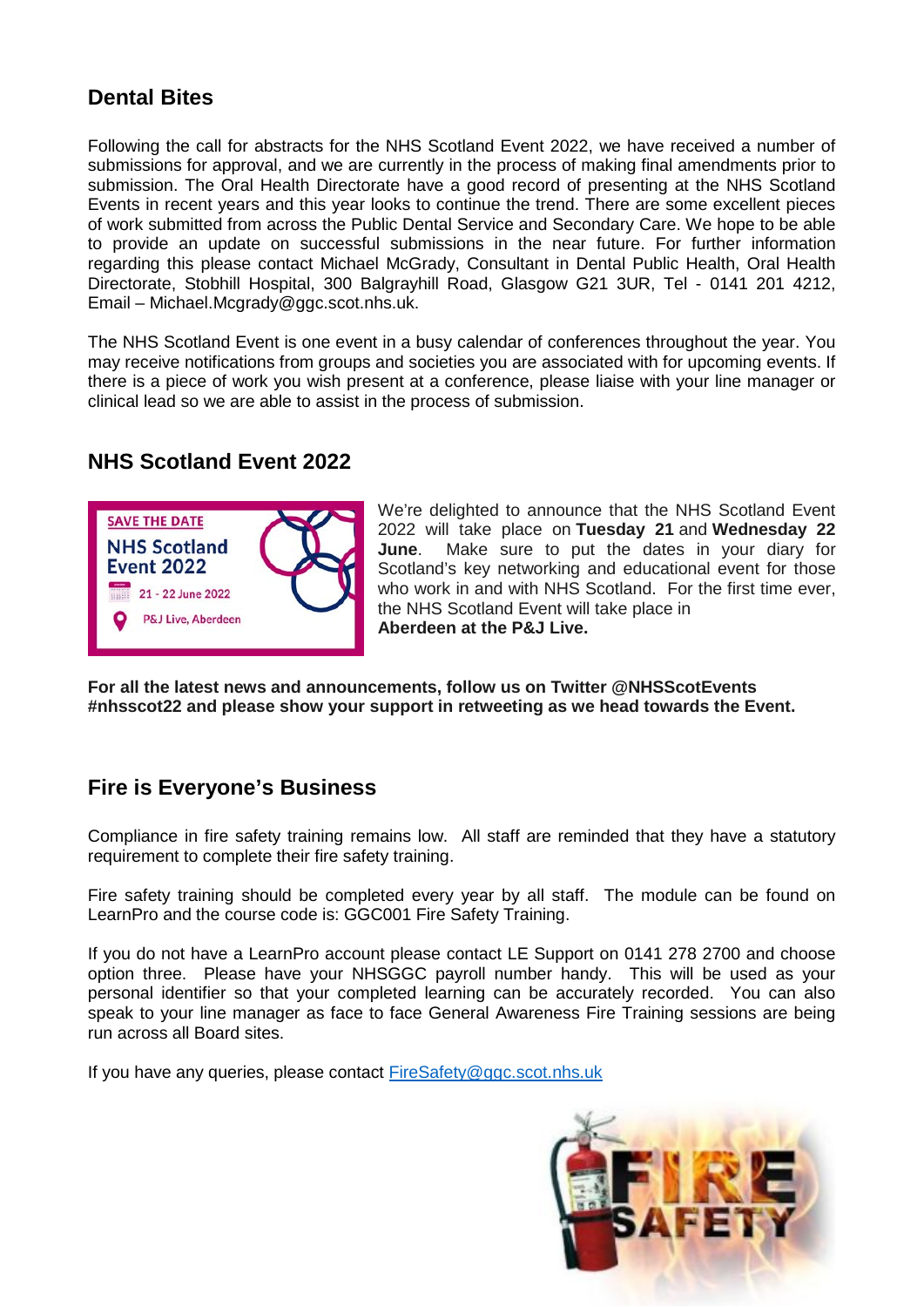### <span id="page-5-0"></span>**Microsoft Teams Chat Messages**

From 1 March 2022 a deletion policy will be applied to all messages currently stored in Microsoft Teams Chat. The policy will apply to any chat messages created a year or more before March 2022, which will be deleted.

Going forward from March 2022 any messages created or stored in Teams Chat will be deleted on the first anniversary of their creation. The policy is being applied nationally in line with the agreed records retention policy and will help improve the management of storage space on the M365 network.

During the Covid pandemic Teams chat was used for frequent communications across the Board and as a result chat messages may contain information that would be important to the future Covid Inquiry. On that basis staff using Teams chat are asked to review their chat messages by 28 February and extract any key business, Covid related or other information that needs to be retained in line with normal retention periods.

Full details of the policy and guidance on how to save any required information can be found here [Deletion-of-Team-Chat-messages](https://scottish.sharepoint.com/sites/NHSSLearningPathways/SitePages/Deletion-of-Team-Chat-messages.aspx?OR=Teams-HL&CT=1641901527643) . Guidance on appropriate use of Teams was issued previously and can be found here [CoreBrief-25March2021.](https://www.nhsggc.org.uk/media/266010/063-core-brief-25-march-2021-daily-update.pdf) If you have any questions or concerns about this policy or information to be retained please contact the Information Governance team at: [data.protection@ggc.scot.nhs.uk](mailto:data.protection@ggc.scot.nhs.uk)



# <span id="page-5-1"></span>**Important Security Notice**

It is vital that we all play our part in making our facilities as safe as possible for our patients and for ourselves.

Staff should at all times remain vigilant for anyone or anything that looks out of place or suspicious in the workplace.

However, do you know what to look out for and what to do if you are concerned about any mail item or suspicious package? Information on what action to take and how to report it is available [here.](http://www.staffnet.ggc.scot.nhs.uk/Acute/Facilities/Security/Documents/Security%20and%20Threat%20Policy%20Final%20Sept%202018%20v.2.docx) All staff are encouraged to familiarise yourself with the *[guidance](http://www.staffnet.ggc.scot.nhs.uk/Corporate%20Services/Communications/Hot%20Topics/Documents/Suspicious_Mail_Packages_Guidance.doc)* and associated policy, which will provide all the information you need, should you be first contact.

Remember, be alert to any suspicious behaviour or unattended packages or bags and report any such concerns to security staff, reception staff, your line manager or all three if required.

Staff are again reminded of the importance of having and wearing their photo ID badges at all times and please watch out for tailgating into staff only or restricted areas on site.

It is the responsibility of us all to take security very seriously. There is also a lot of good information on the 'Security & Threat' LearnPro module which is one of the Statutory Mandatory training modules that all staff need to complete.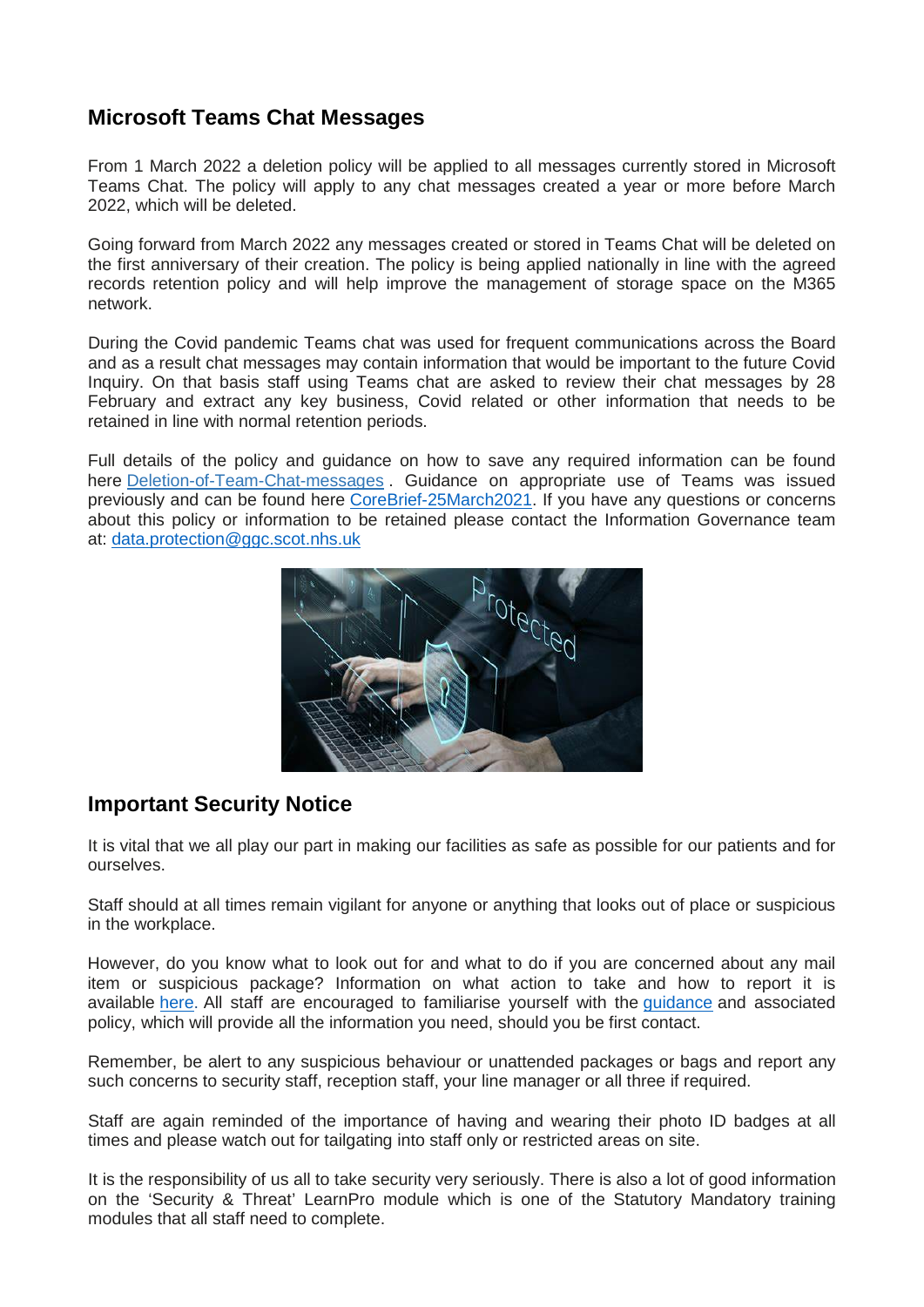# <span id="page-6-0"></span>**Access to Study Leave, Training and Meetings**

NHSGGC has approved the recommencement of access to study leave, training and conferences and face to face engagement/meetings in line with arrangements below:

Authorisation should be considered at a local service level, with a priority focussed approach and it should be ensured that all of the following has been met prior to authorisation:

- Completion of all Statutory and Mandatory training (include health and safety and role specific mandatory training) in first instance. Staff should be given appropriate time during working hours to complete this
- Essential/critical role and professional development training and development to be prioritised to allow equitable access for all
- Review and discussion of PDP/Appraisal has been undertaken with the Manager and recorded on appropriate system
- Online learning to be the default approach both internally and externally
- Ensure service contingency plans in place to ensure appropriate support and cover in place
- Prioritise training and conferences for face to face as UK based where linked to professional development.

The priority and default mode of delivery should remain online, however also approve face to face where the training enhances the learners ability ie clinical practice.

# <span id="page-6-1"></span>**Travel Updates**

### **M8 – Junction 25 work**

Amey will be carrying out essential maintenance work on the overbridges between junction 25 (Cardonald) and junction 25a (Braehead) of the M8 motorway from  $7<sup>th</sup>$  March – 30<sup>th</sup> June 22. This will involve lane restrictions and overnight closures during the course of the work.

Click here for more [information.](https://swtrunkroads.scot/scottish-south-west-trunk-roads/m8/m8-junction-25-25a/)

#### **Line closures on Argyle rail line**

From 13 March until 8 May 2022, major improvement works on the track, tunnels and overhead line equipment between Rutherglen and the Exhibition Centre will take place, with the line closing and no services running during that time. Many services, which would normally operate via Glasgow Central Low Level, will be diverted into Glasgow Central High Level or Glasgow Queen Street Low Level. Revised services will operate on all routes during the closure, and journey times may be extended on some services to allow for trains taking a diverted route. More information is available from [ScotRail.](https://www.scotrail.co.uk/anderston-tunnel-closure-impacts-works-and-travel-advice)

This will impact on rail travel to and from Hyndland station for Gartnavel Campus.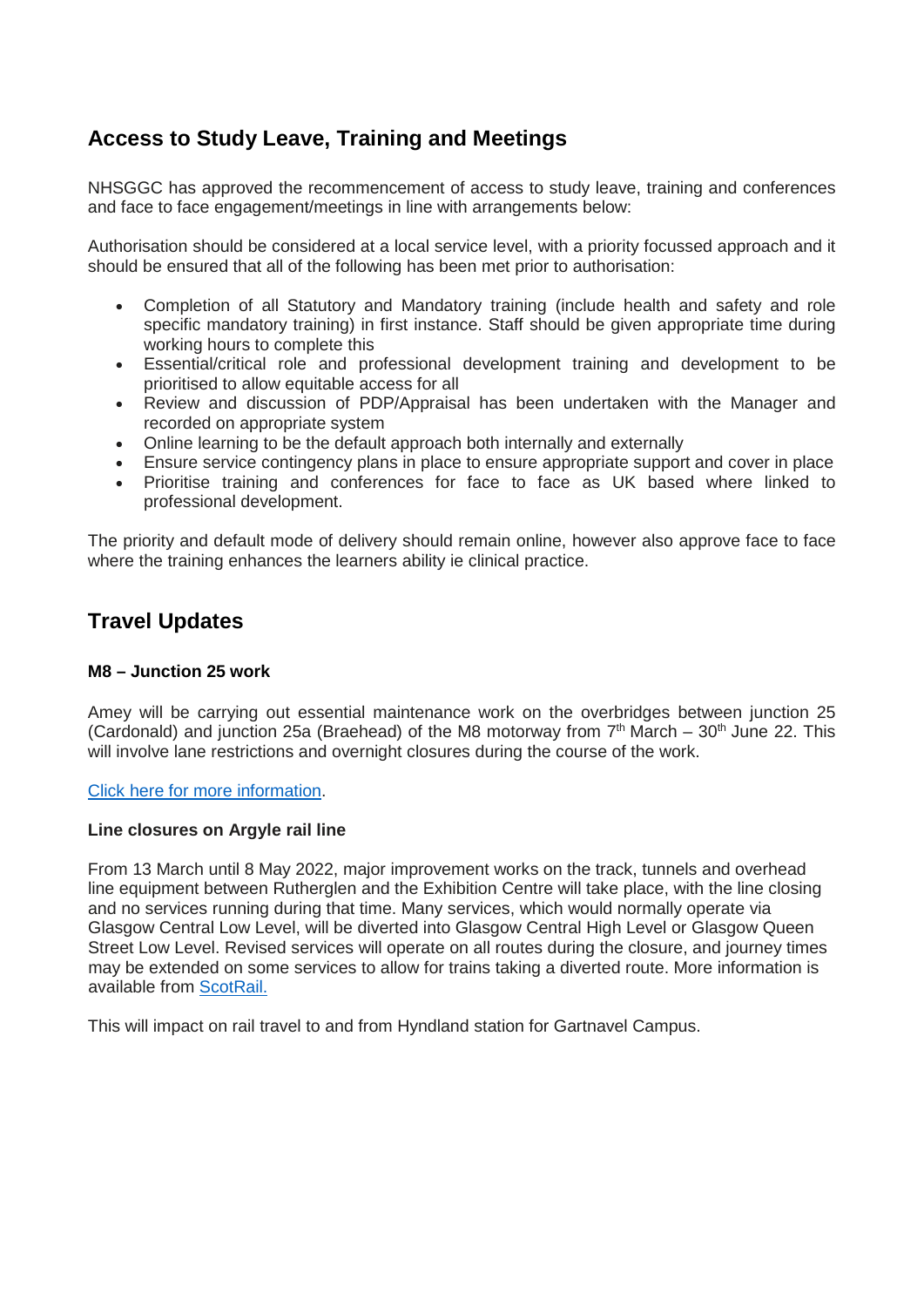<span id="page-7-0"></span>**Request for News Stories**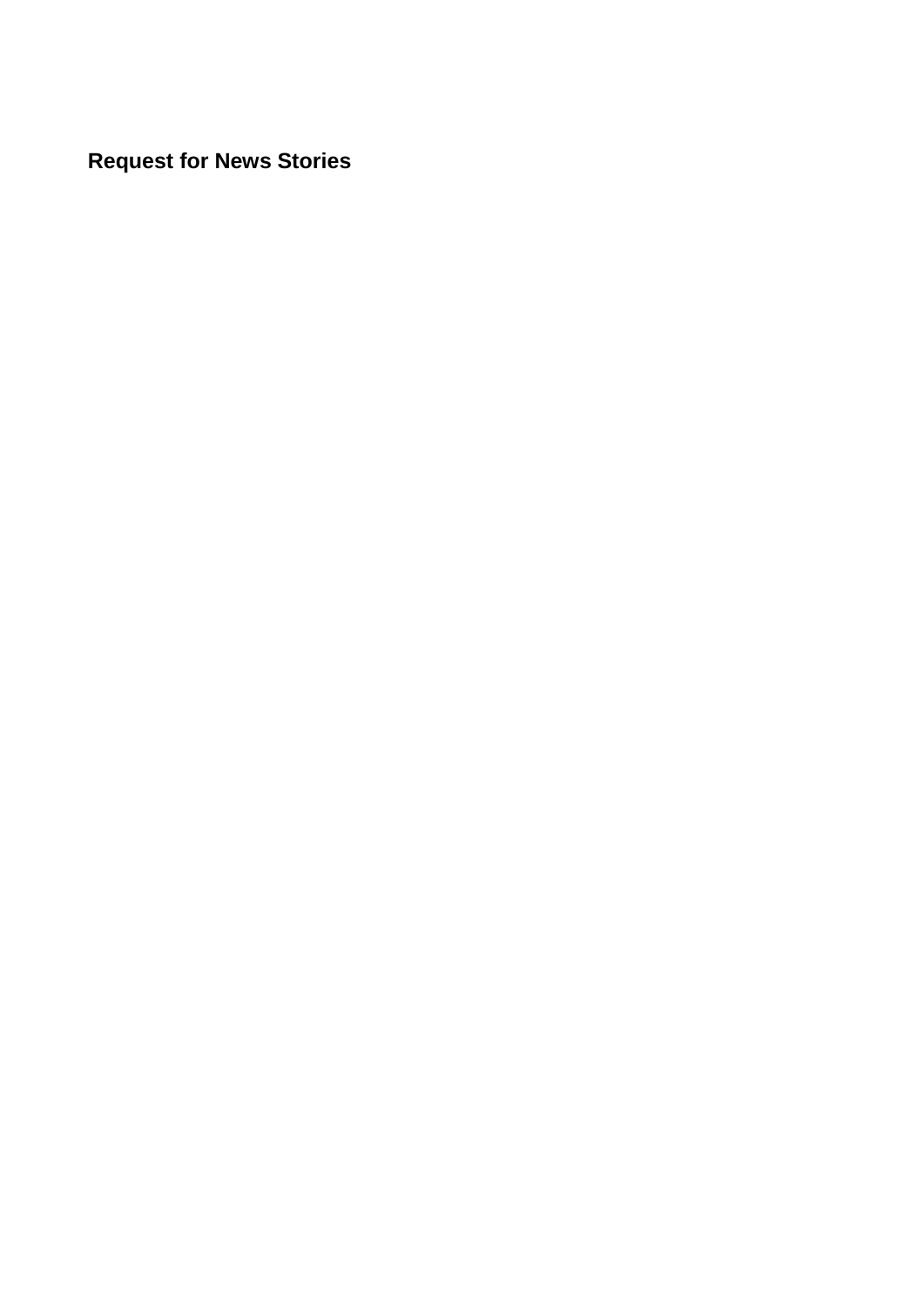Do you have a great patient story to tell or a service innovation you think we should be shouting about?

Has a member of staff gone beyond the call of duty to deliver care?

Are you launching a new service/initiative or has a service reached a significant milestone?

#### **If so, we want to hear from you!**

We want you to help us spread the word about your achievements, so if you have a story you think you want to share, just drop us an email and tell us about it. Please include a few details about your idea:

#### **Who you are**

(Your job, where you work, your contact details, the best time to get you)

\_ \_ \_ \_ \_ \_ \_ \_ \_ \_ \_ \_ \_ \_

#### **A brief summary of the story**

(What it's about, who's involved, the impact it's had on patients or the service you provide – that kind of thing)

\_ \_ \_ \_ \_ \_ \_ \_ \_ \_ \_ \_ \_ \_

**Timings**

(Is it urgent? Are there any key dates we should be aware of?)

**Other information**

\_ \_ \_ \_ \_ \_ \_ \_ \_ \_ \_ \_ \_ \_

(Anything else you think we should know about – for instance, is there a partnership with a university or other outside organisation? Is a patient happy to be featured as a case study?)

**All information should be emailed to Julie.Fleming4@ggc.scot.nhs.uk**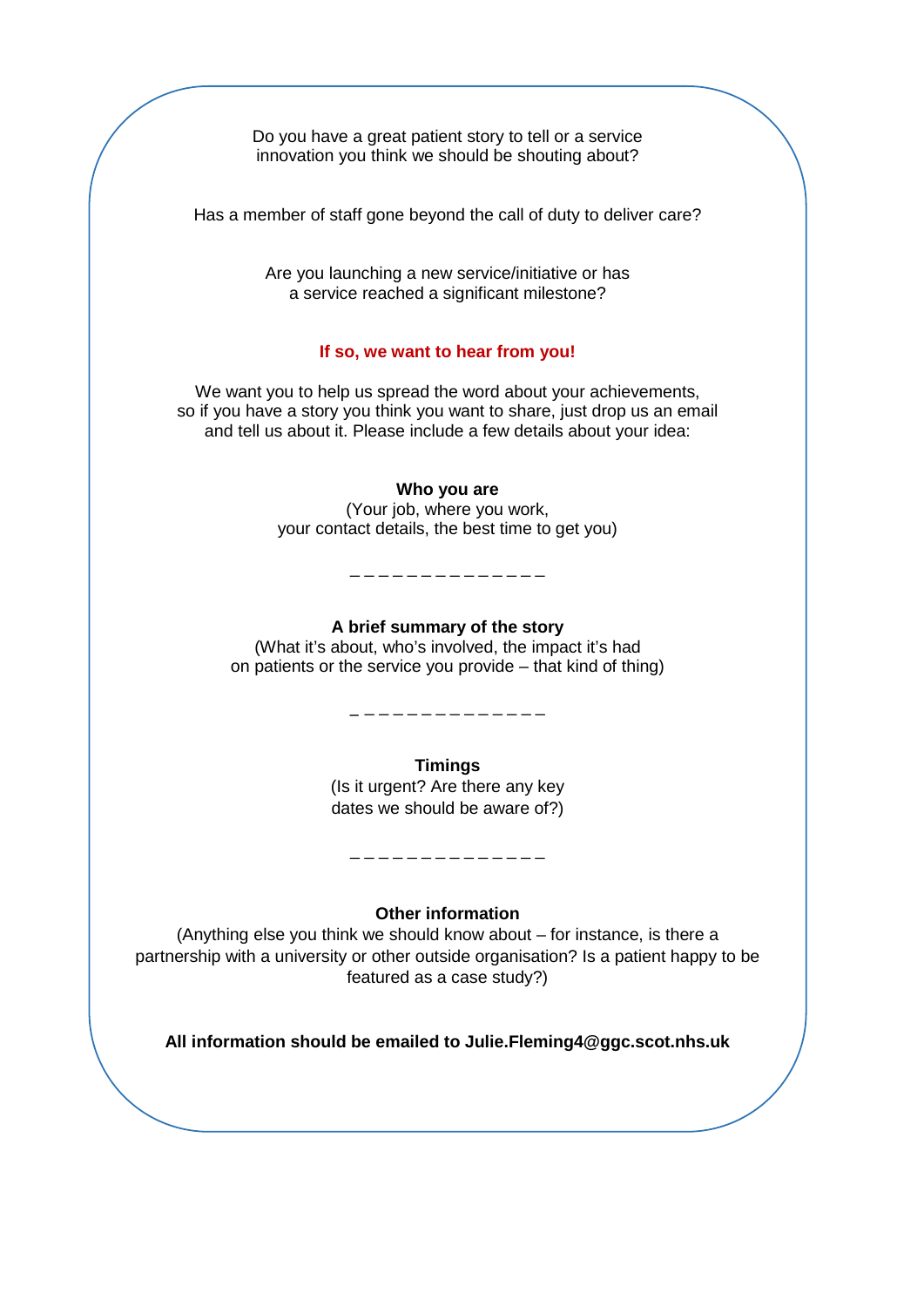# <span id="page-9-0"></span>**Staffing News**

The OHD admin team who provide support to the Senior Management Team, has welcomed another new PA, Karen Boyle. We said farewell to Lilymorer Balongay, who was with us for only a few short weeks. Lily decided the post she wasn't suited to the post and returned to the administration staff bank.



Karen Boyle joins us on a temporary basis, having been seconded to OHD for a period of 12 months. Originally coming on-board as PA to the Clinical Services Manager for Primary Care and Clinical Director for Public Dental Service, Karen has been realigned to support the General Manager and Chief of Dentistry. Karen brings with her a wealth of NHS experience from Hunter Street Homeless Services and is providing to be a real asset to the team.

To continue to provide support to wider Primary Care Services, Karen Nelson has moved to a governance role on a temporary basis. Karen is wished well in her endeavours.



The Directorate wish to extend a warm welcome to new staff: Elena Basley – Dental Officer; Jade Jamieson – Dental Nurse; and Alex Willis – Dental Health Support Worker, supporting the paediatric pathway.



Congratulations to Angela McKinney, who was successful in her appointment as Paediatric Senior Dental Officer.



We wish farewell to Geraldeen Irving, ACD Priority Groups and Unscheduled Care who has joined NHS Lanarkshire as Clinical Director for PDS and wish her all the best for the future. We have been successful in replacing

Also moved to pastures new is Alison Fletcher, who has taken up an SDO role within Highland Health Board. Alison joined NHS GGC in 2009 and worked mostly in RAH. She was very much involved in the CT training programme. We wish Alison lots of luck and best wishes in her new role, where we are sure she will be a great asset to the department.





Here is the newest member to the SE Team… beautiful baby boy Leo! Congratulations Ewelina!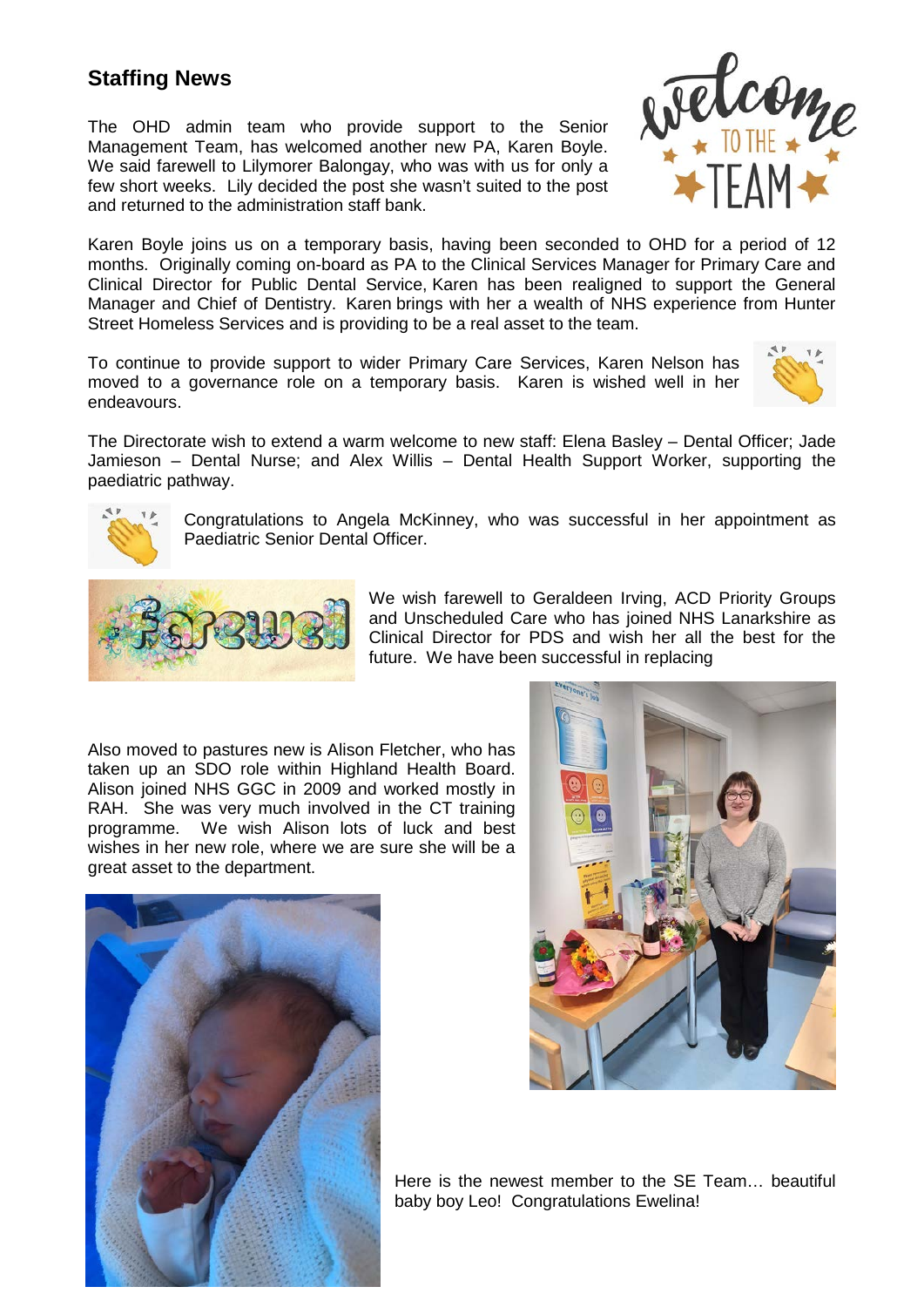# <span id="page-10-0"></span>**Organisational Development – Farewell to Linda Tindall**

Finally after 26 years' service across the Health Board, including working in Mental Health, Inverclyde and East Renfrewshire, we said a sad farewell to Linda Tindall as she takes well-earned retirement. Many of you will have crossed paths with Linda since she moved to provide Senior OD support to East Dunbartonshire HSCP and Oral Health in 2016, and have been regaled with stories and anecdotes about the Aston Journey, Operating Principals, Myers Briggs and much, much more. We owe a lot to Linda in getting OHD the benefits and successes from i-Matter, her persistence and perseverance have paid dividends in helping us get the results we have. A big thank you to Linda for all her help and support in helping build high functioning teams across the Directorate. We wish you all the best for the future and hope you enjoy your new found time with family, in particular your grandchildren making lots of new memories. We said goodbye to Linda at our recent OHD SMT meeting over a virtual cuppa and a joined colleagues from East Dun for a wee farewell dinner.

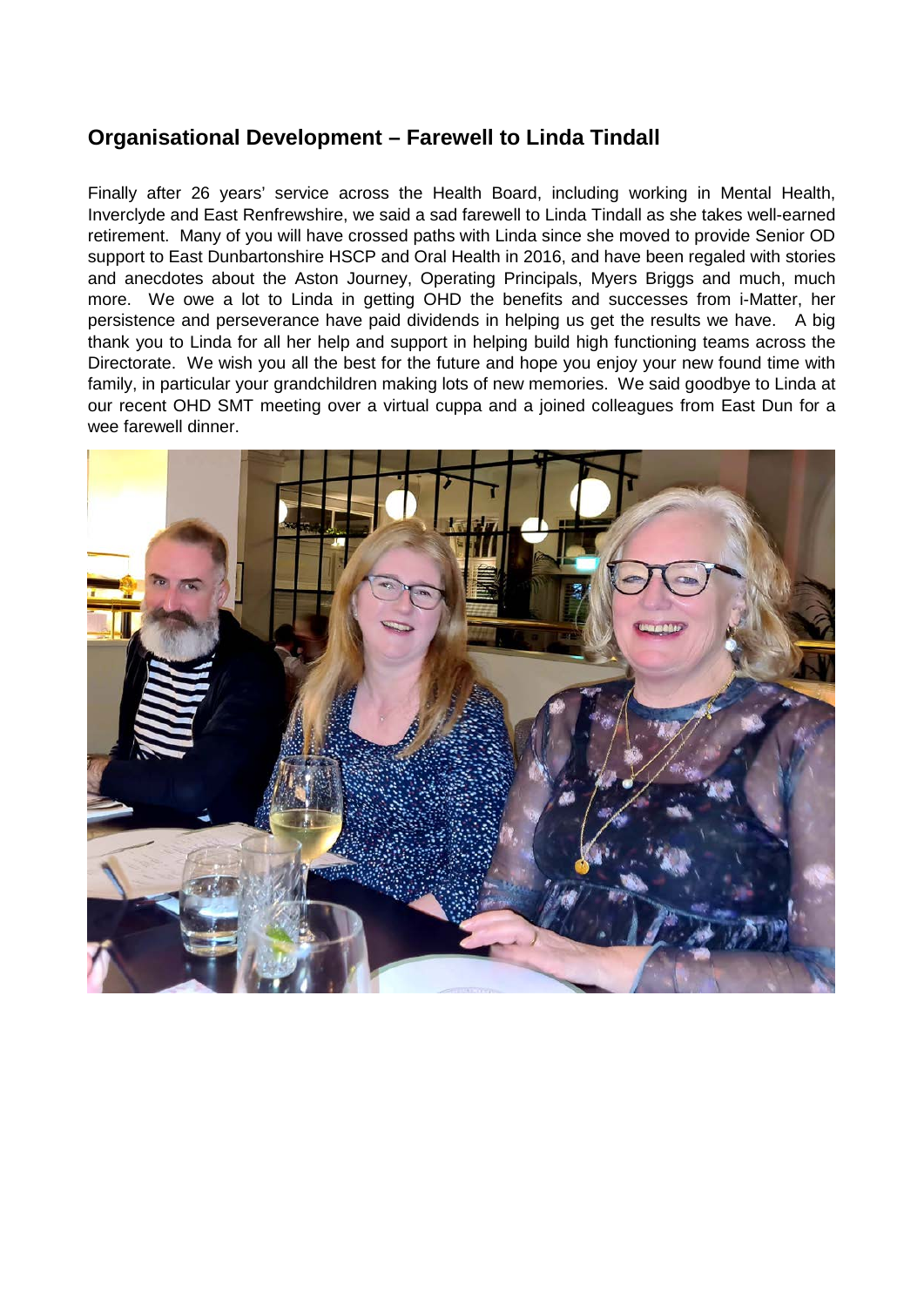# <span id="page-11-0"></span>**Healthy Working Lives**

### **Guided Health Walks**



During March we are offering you the chance to join one of our Health Walks on a weekday. [Click here](https://www.nhsggc.org.uk/working-with-us/staff-communications/staff-health-wellbeing/active-staff/guided-health-walks/) to find out more. We're here to inspire and

# encourage you to embrace the season and get the most out of your walking experience.

### **At Work Too; Kit – Health at Hand™ Interactive Webinar**

Take part in a one hour interactive online training session which Scottish Ballet. Discover why movement and breathing can regulate high stress states. To book a place [click here.](https://link.webropolsurveys.com/Participation/Public/4f1a8be3-2829-4e21-85cf-6d966e8a5b23?displayId=Uni2486654)

Sessions are available: Tuesday 8<sup>th</sup> March 13:30-14:30 | Tuesday 29<sup>th</sup> March 09:30-10:30

### **Active Staff Classes – March 2022** [Timetable](https://www.nhsggc.org.uk/working-with-us/staff-communications/staff-health-wellbeing/active-staff/active-classes-march-2022/)

With a mixture of live early morning and evening classes streamed by instructors over [Microsoft](https://www.microsoft.com/en-gb/microsoft-teams/download-app)  [Teams](https://www.microsoft.com/en-gb/microsoft-teams/download-app) to the comfort of your home we hope we have [something on offer](https://www.nhsggc.org.uk/working-with-us/staff-communications/staff-health-wellbeing/active-staff/active-sites/classes-and-activities/) for all levels and for you to enjoy. To book in, it couldn't be easier. All you need to do is [register online,](https://www.nhsggc.org.uk/working-with-us/staff-communications/staff-health-wellbeing/active-staff/active-sites/book-a-class/) it's all completely **FREE!!** 

#### **Communication Skills online workshop**

For listening and responding to people who are worried or distressed

**SAGE & THYME** workshops support all clinical and non-clinical staff in using the skills needed to notice distress, listen carefully and respond helpfully. Each 2hr 45 minute online workshop demonstrates the communication skills required to provide person-centred support and offers a structured approach for dealing with the concerns of patients and their carers. The workshop uses a mixture of small group work, lectures and videos. The workshop is delivered online via Zoom.

To register for a SAGE & THYME online workshop you must:

- Work in health or social care
- Have access to a PC/Laptop/Tablet with a webcam and microphone (Smartphones not suitable)

This training is open to all and is free for staff who work in NHS Greater Glasgow & Clyde, Local Authority Care Homes and Hospices. For all others there is a fee of £40.00 per person. For further information on the workshop please contact: [PallCarePracticeDev@ggc.scot.nhs.uk](mailto:PallCarePracticeDev@ggc.scot.nhs.uk)

### HOW TO BOOK

For all NHS staff: **Please follow this link**. You will be prompted to log in to eESS, then the classes page will appear where you can enrol. Please note your manager needs to approve your request to secure your booking.

- Wednesday 30th March 2022 9.30am 12.15pm
- Tuesday 12th April 2022 9.30am 12.15pm
- Thursday 28th April 2022 1.00pm  $-3.45$ pm

If you have any issues logging into eESS please go to: [L&E Home page](https://www.nhsggc.org.uk/working-with-us/hr-connect/learning-education-and-training/)